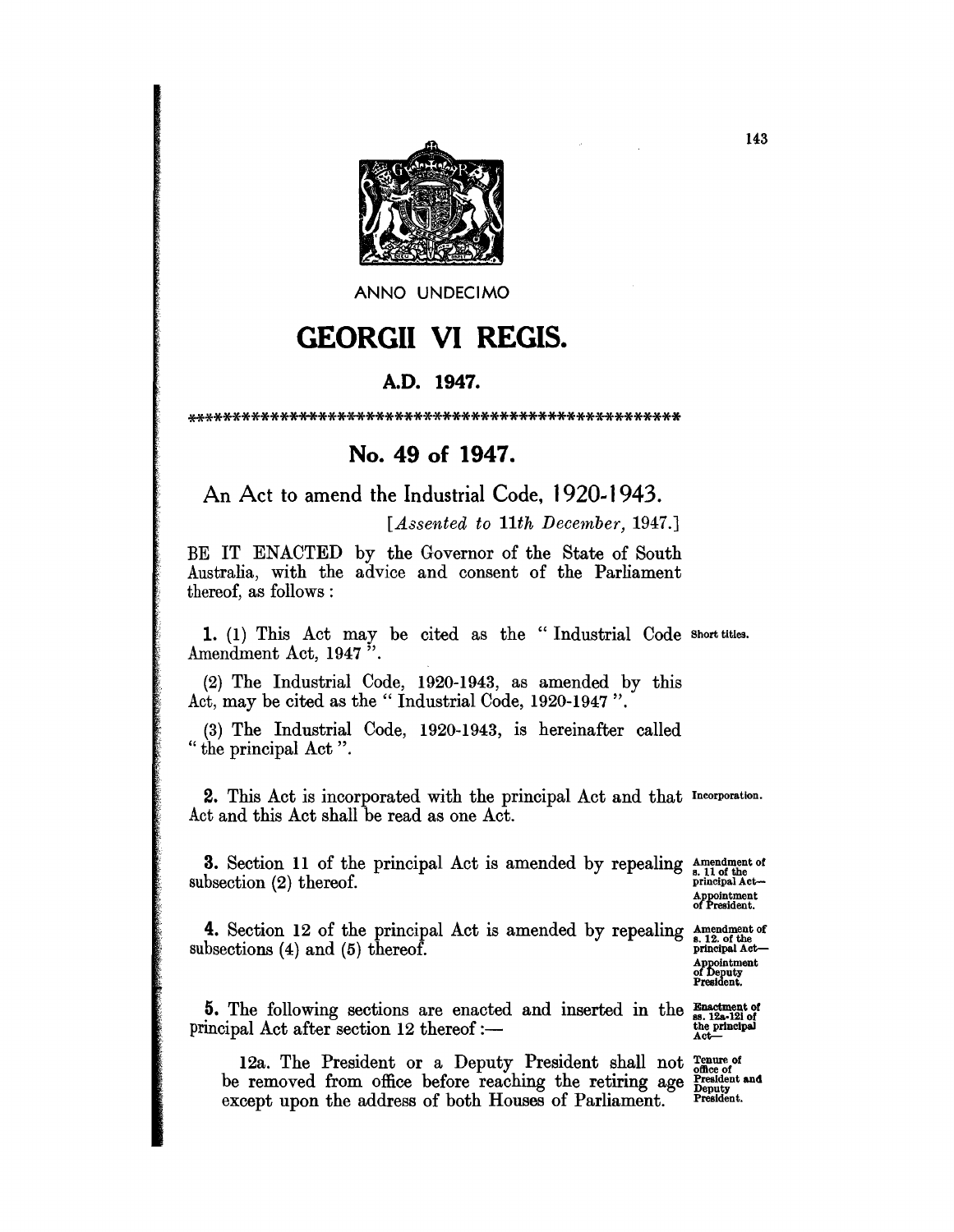Retirement of Pre8ldentand Deputy Pre8ldent.

12b. (1) Every President and Deputy President shall unless lawfully removed be entitled to hold office until reaching the age of sixty-five years but shall cease to hold office on reaching that age: Provided that a President or Deputy President may, after reaching the age of sixty-five years, complete the hearing and determination of any proceedings part heard by him before reaching that age, and for the purpose of completing any such hearing and determination shall be deemed to continue to be a President or Deputy President, as the case may be.

(2) The President or a Deputy President may retire at any time.

## Pensions.

Contributions 'or pension.

12c. (1) The President or a Deputy President may by notice in writing given to the Treasurer elect to contribute for a pension under this Act.

(2) Any such notice given by the President in office at the time of the passing of the Industrial Code Amendment Act, 1947, shall be given within three months after that time; and any such notice given by a President or Deputy President appointed after that time, shall be given within three months after his appointment.

(3) The Treasurer may accept a notice of election given after the time prescribed by the preceding subsection. If he does so, the contributions shall be payable as if the notice had been received on the last day on which it could have been given under the preceding subsection, and the contributions for the period prior to the acceptance of the notice of election shall be payable to the Treasurer forthwith after that acceptance, or in such instalments as the Treasurer approves.

12d. (1) A President or Deputy President who elects to contribute for a pension shall pay a contribution to the Treasurer in aid of the general revenue of the State at the rate of four per centum per annum of his salary.

(2) The contributions for each year shall be paid in twenty-six equal instalments, and shall be deducted from the salary of the President or Deputy President.

(3) Contributions shall be payable in respect of the period commencing on the first day of the month in which the election is made and ending on the last day of the month preceding the month in which the President or Deputy President reaches the age of sixty-five years.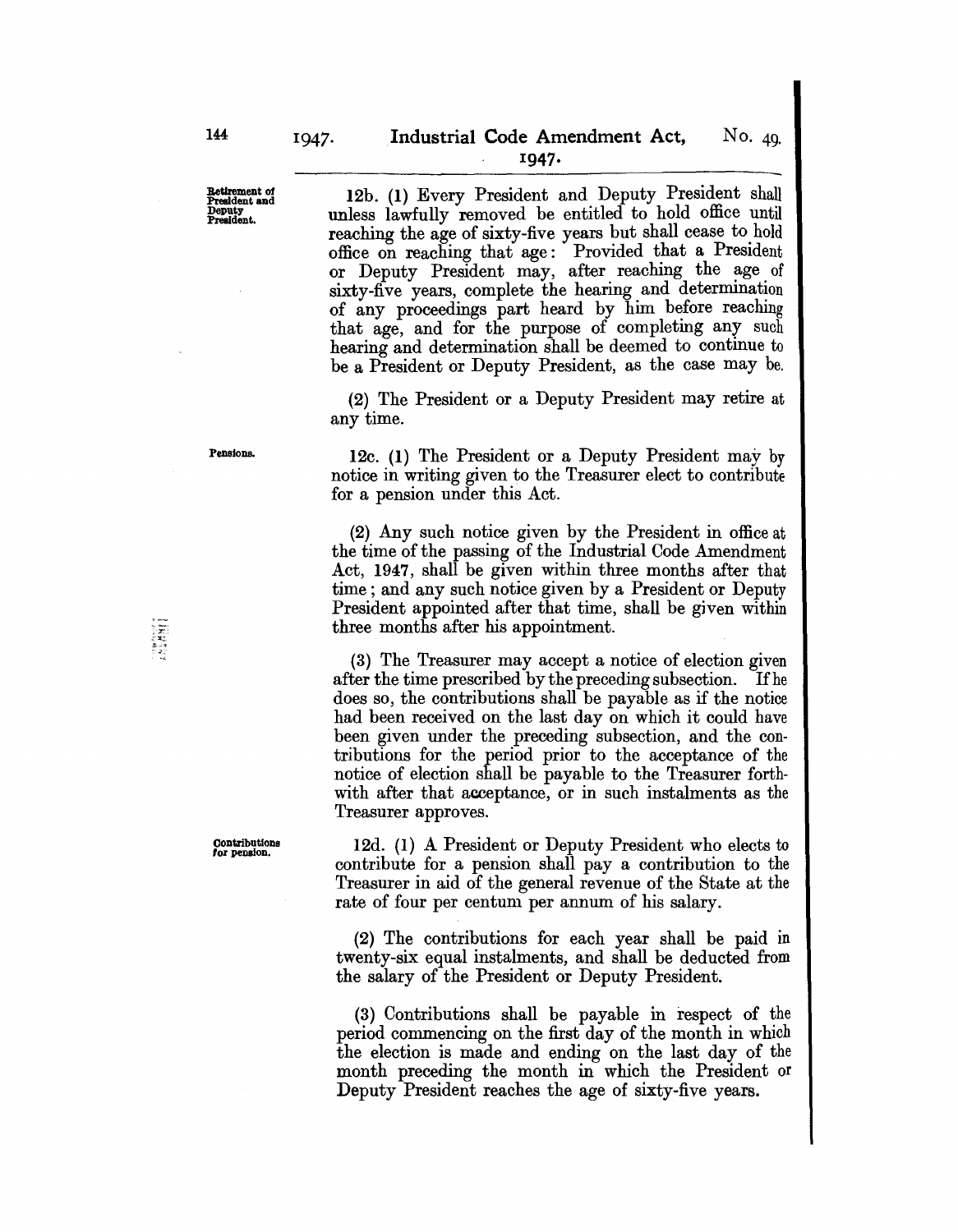12e. A President or Deputy President who has elected Benefits to to contribute for a pension, or his personal representatives, shall be entitled to the following benefits  $:$ 

- (a) Where the President or Deputy President, being disabled by permanent invalidity or infirmity from the performance of the duties of his office, or having reached the age of sixty-five years, retires after fifteen complete years service, he shall be entitled to an annual pension for life at the rate of one-half of his salary;
- (b) Where the President or Deputy President, being disabled by permanent invalidity or infirmity from the performance of the duties of his office, or having reached the age of sixty-five years, retires with less than fifteen but not less than five complete years' service, he shall be entitled to an annual pension for life at the rate of three-tenths of his salary with an additional one-fiftieth of his salary for each complete year of service in excess of five ;
- (c) Where the President or Deputy President retires in any circumstances other than those mentioned in paragraphs (a) and (b) of this section, he shall be entitled to a refund of the contributions paid by him :
- (d) Where the President or Deputy President dies before retirement, his personal representatives shall be entitled to a refund of the contributions paid by him.

12f. (1) Pensions and other sums payable under section  $\frac{Payment}{Temperature}$ 12e of this Act shall be paid by the Treasurer out of the  $\frac{t}{\text{regenerate}}$ general revenue of the State on the warrant of the Governor, which warrant the Governor is hereby authorized and required to issue from time to time.

(2) Pensions shall accrue due from day to day and be paid fortnightly.

12g. In computing the service of a President or Deputy  $\frac{\text{Service to be}}{\text{taken into}}$ President for the purpose of pension, his service whether account. before and after the passing of the Industrial Code Amendment Act, 1947, as an acting President, acting Deputy President or in any other judicial office of the State shall be taken into account.